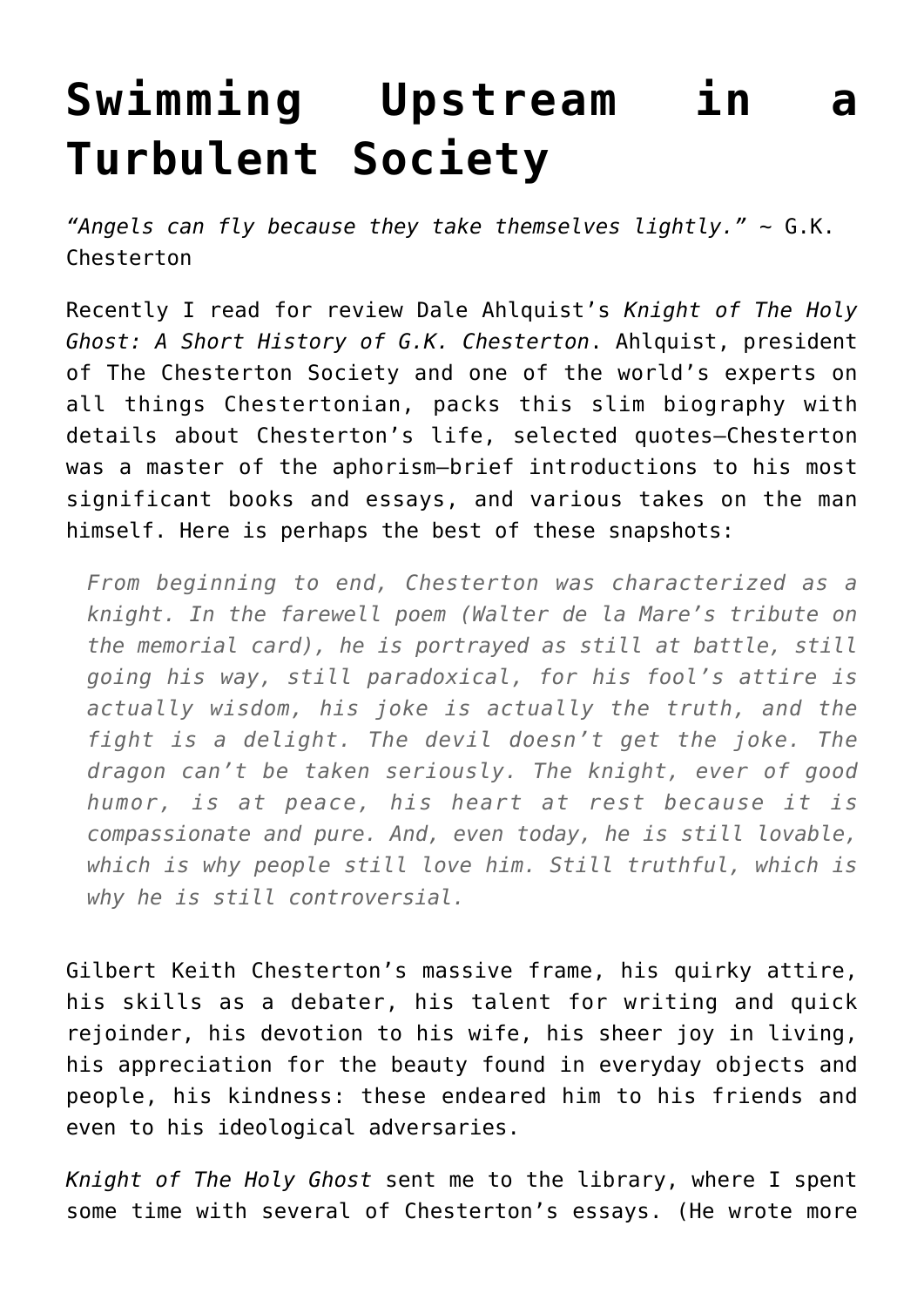than 5,000.) Years ago, I had taught some of his Father Brown stories to homeschoolers, and also read *Orthodoxy* and some of his poetry. Now, as I turned the pages of *In Defense of Sanity*, a collection put together by Ahlquist, I realized that Chesterton might serve as a bright flame of hope in our present age of public lunacy.

The man himself radiated that hope. In my review of *Knight Of The Holy Ghost*, I wrote that here "we meet one of the happiest of literary eccentrics, a man who found joy in the mundane and who brought that zest for life onto every page he wrote." Chesterton's high-spirited writing stands in striking contrast to the acerbic online paragraphs I read nowadays—and, I regret to say, have sometimes written myself. His wisdom and humor, often self-deprecating, can be found everywhere." (During World War I, a woman asked Chesterton why he wasn't "out at the Front," to which the portly GK replied, "If you go round to the side, you will see that I am.")

Also found in these essays are those maxims and adages which fill two fat volumes of *The Quotable Chesterton*. Here are just a few examples of the man's ability to hit an aphorism over the fence:

"If a thing is worth doing, it is worth doing badly."

"An adventure is only an inconvenience rightly considered. An inconvenience is only an adventure wrongly considered."

"The Christian ideal has not been tried and found wanting; it has been found difficult and left untried."

The word 'good' has many meanings. For example, if a man were to shoot his grandmother at a range of five hundred yards, I should call him a good shot, but not necessarily a good man."

On Mary Queen of Scots: "She was executed for being in good health."